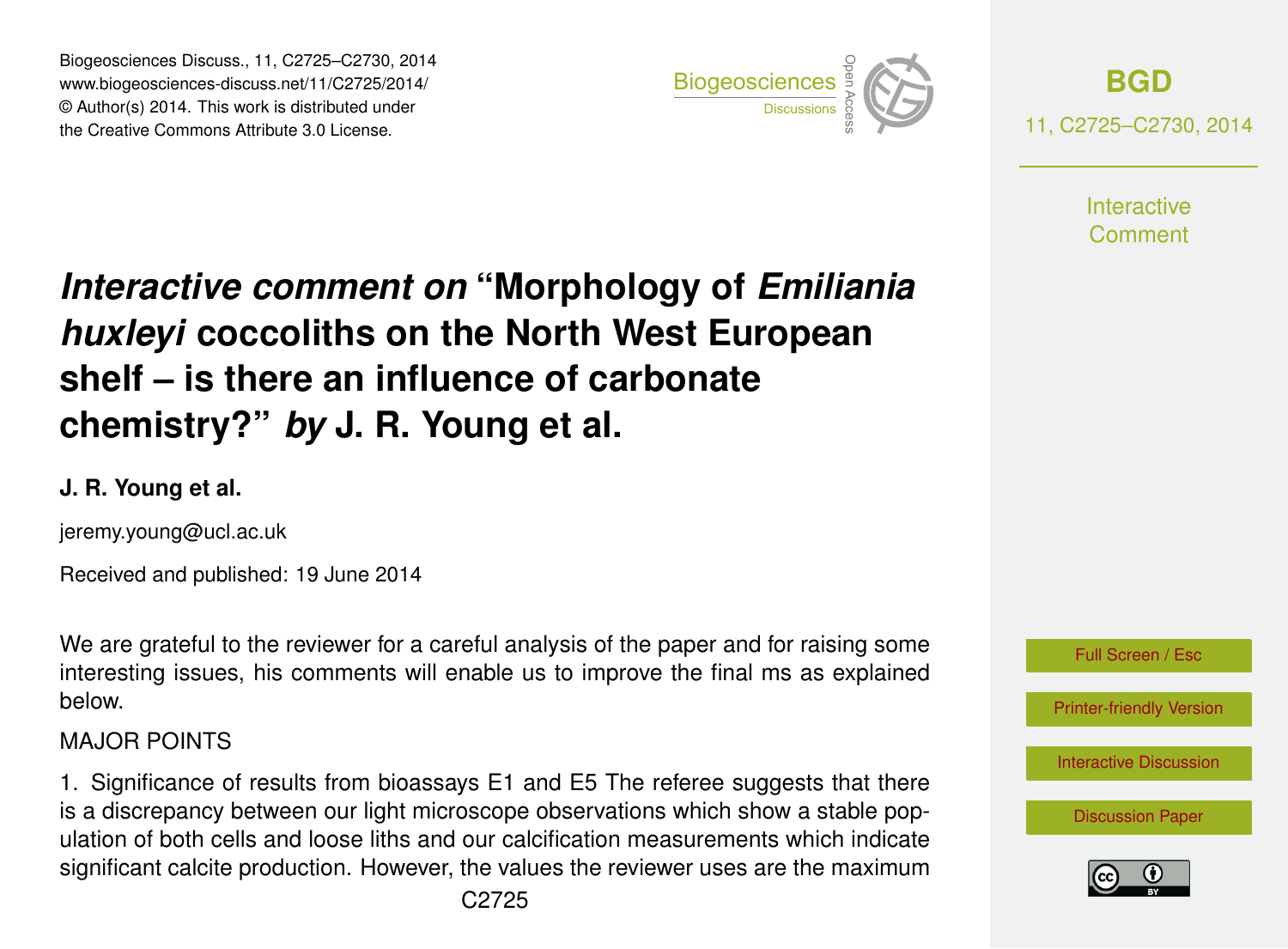values rather than the average values for these experiments. We will add an additional table to the ms giving the average values of cell numbers and inorganic carbon fixation for each experiment and the derived estimates of inorganic carbon fixation per cell per day and coccolith production per cell per day. The table is appended to this reply. It shows that estimated coccolith production rates for E1 and E5 are 4 and 5 liths per cell per day, rather than 20 liths per day as estimated by the reviewer. These lower rates are unexceptional and compatible with our light microscope observations.

2. Possibility of an acclimation effect in Bioassay E4. The referee suggests that the lower cell numbers in the high CO2 conditions in bioassay E4 may be due to an acclimation effect. This is a useful suggestion and we will emend the manuscript to follow it.

#### MINOR ASPECTS

1) Title: Why do you ask the question: "Is there an influence of carbonate chemistry?" when you can answer the question? Maybe it would be nicer to answer the question in the title already. E.g. "No detectable influence of ocean acidification on morphology of Emiliania huxleyi coccoliths on the North-West European shelf. I think it would be also better to call it "ocean acidification" because we have shown that there is an influence of carbonate chemistry on morphology, if conditions are manipulated extremely enough (Bach et al., 2012).

Reply: This is a fair suggestion but we prefer the existing title, since it succinctly describes the purpose of the study. We prefer to use carbonate chemistry rather than ocean acidification in the title since much of our data relates to natural variation in carbonate chemistry rather than ocean acidification

2) Page 4532 L. 7: It may be better not to call it "E4" because the reader does not know what that means.

Reply: Use of E4 in the abstract will indeed be of no value to readers who have not

# **[BGD](http://www.biogeosciences-discuss.net)**

11, C2725–C2730, 2014

Interactive Comment



[Printer-friendly Version](http://www.biogeosciences-discuss.net/11/C2725/2014/bgd-11-C2725-2014-print.pdf)

[Interactive Discussion](http://www.biogeosciences-discuss.net/11/4531/2014/bgd-11-4531-2014-discussion.html)

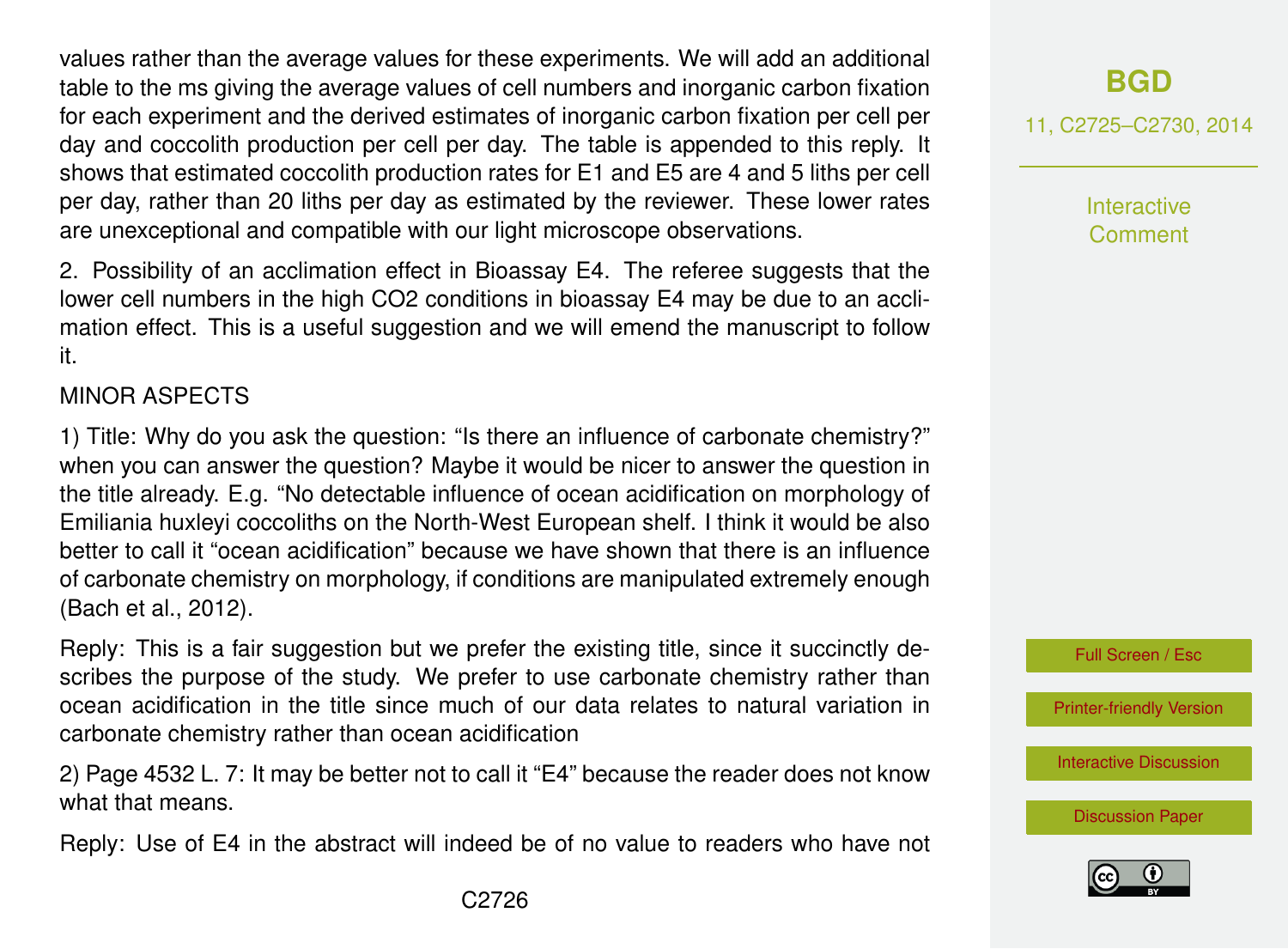read any other articles in this special issue however the sentence is structured so that use of the term should not hinder these readers. many readers of the ms will have read other papers in the volume and we have taken care through the volume to use consistent terminology.

3) Page 4532 L. 22 and elsewhere: "Calcification" is a vague term. Here you probably mean calcification rates. In other cases (e.g. Page 4533 L. 20) you may mean coccolith size. It would be easier to understand what you mean if you were precise on this.

Reply: Fair point, the usage here was ambiguous, we will reword.

4) Page 4532 L. 23-26: I do not understand this sentence. How could growth rates obscure these response? Calcification rates are the product of CaCO3 cell-1 and growth rates.

Reply: Indeed, calcification rates are the production of CaCO3 per cell and growth rates – hence a change in either one of these would result in a reduction in calcification rates. For example, a decrease in growth rates would result in a reduction in calcification rates but not necessarily cell CaCO3 content (depending on the time that observations are integrated across). We have modified the text in this section by changing "obscure" to "complicate".

5) Page 4533 L. 28-29: What do you mean by "such issues"?

Reply: We will reword this: "a project aimed at investigating the likely effects of ocean acidification in the surface ocean via cruise-based research"

6) Page 4537 L. 18-20: Would you get more useful results if you had normalized number of rays on coccolith size?

Reply: The correlation of ray number with length is very high (r=0.92, 150 measurements) so the residual variation is low amplitude and not interesting

7) Page 4538 L. 24: Do you mean x-axis?

11, C2725–C2730, 2014

**Interactive Comment** 

Full Screen / Esc

[Printer-friendly Version](http://www.biogeosciences-discuss.net/11/C2725/2014/bgd-11-C2725-2014-print.pdf)

[Interactive Discussion](http://www.biogeosciences-discuss.net/11/4531/2014/bgd-11-4531-2014-discussion.html)

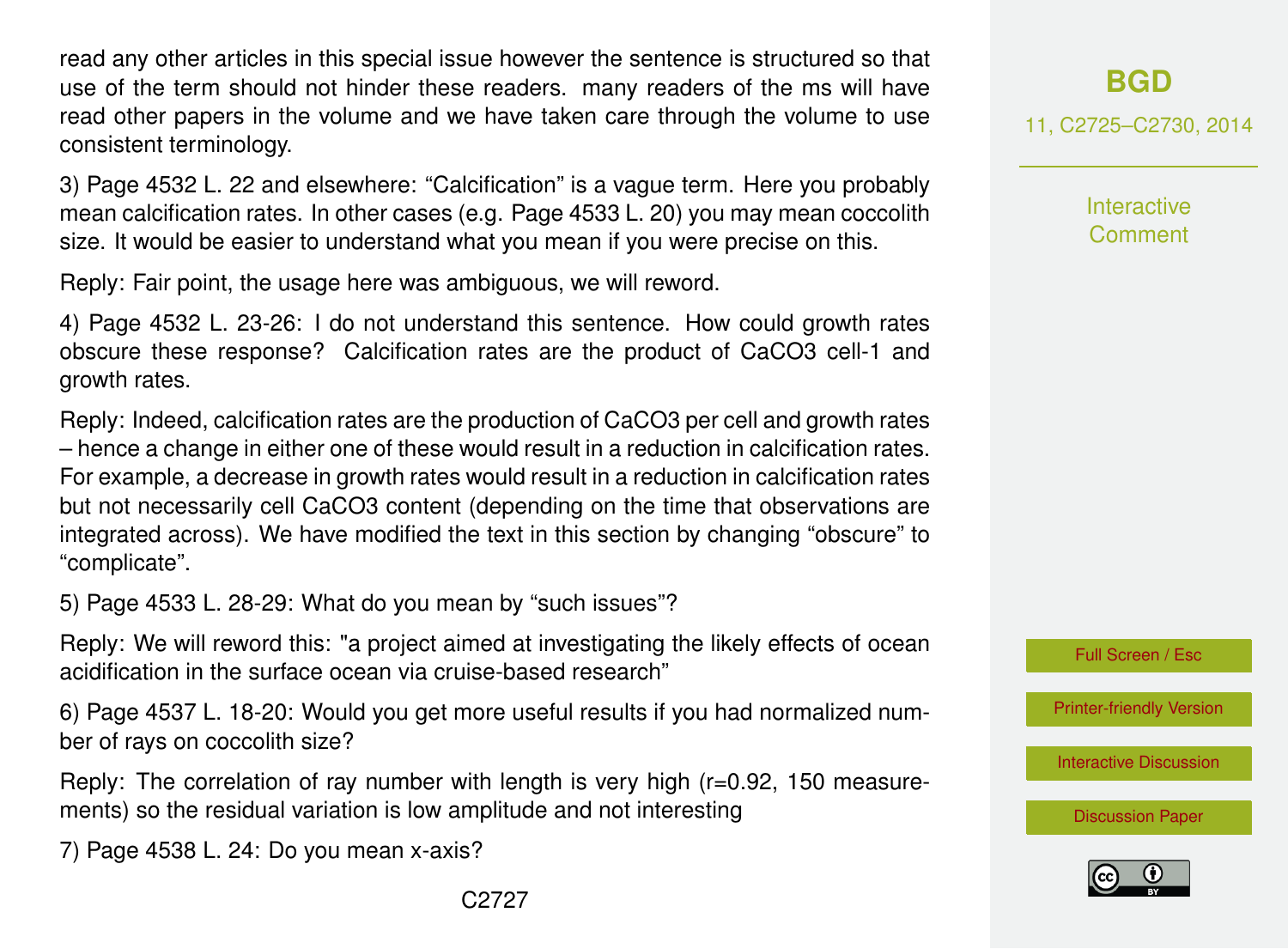Reply: Yes - thank you!

8) Page 4542 L. 5-9: I do not really understand why you selected the upper 25%. It would be great if you could explain this in more detail.

Reply: The correlation coefficients indicated that the differences in morphology between the oceanic and neritic populations were more strongly developed in the larger specimens so plotting results from only the largest quartile was a simple way of testing this. Referee 1 also commented on this section, so we will expand the explanation to make the logic easier to follow.

9) Page 4542 L. 12: One "E" too much.

Reply: Yes - this needs correcting

10) Page 4543 L. 23-25: What do you mean by "muted"? By what could it be muted?

Reply: We will change that to low

11) Page 4545 L. 1-2: What is the difference between the "net effect of ocean acidification" and the "actual effect"?

Reply: We will reword this "whilst the net effect of ocean acidification on Emiliania huxlevi is likely to be detrimental the magnitude of this effect is likely to be low,"

12) Figure 3: Legend and X-axis label are missing.

Reply: Yes - this needs correcting

13) Figure 8: "Samples" is written twice.

Reply: Yes - this needs correcting

14) Figure 9: I know it could be quite some work but it would look great if you could show individual symbol sizes which are related to the given numbers. That way you would immediately see where you can find large coccoliths.

# **[BGD](http://www.biogeosciences-discuss.net)**

11, C2725–C2730, 2014

Interactive Comment

Full Screen / Esc

[Printer-friendly Version](http://www.biogeosciences-discuss.net/11/C2725/2014/bgd-11-C2725-2014-print.pdf)

[Interactive Discussion](http://www.biogeosciences-discuss.net/11/4531/2014/bgd-11-4531-2014-discussion.html)

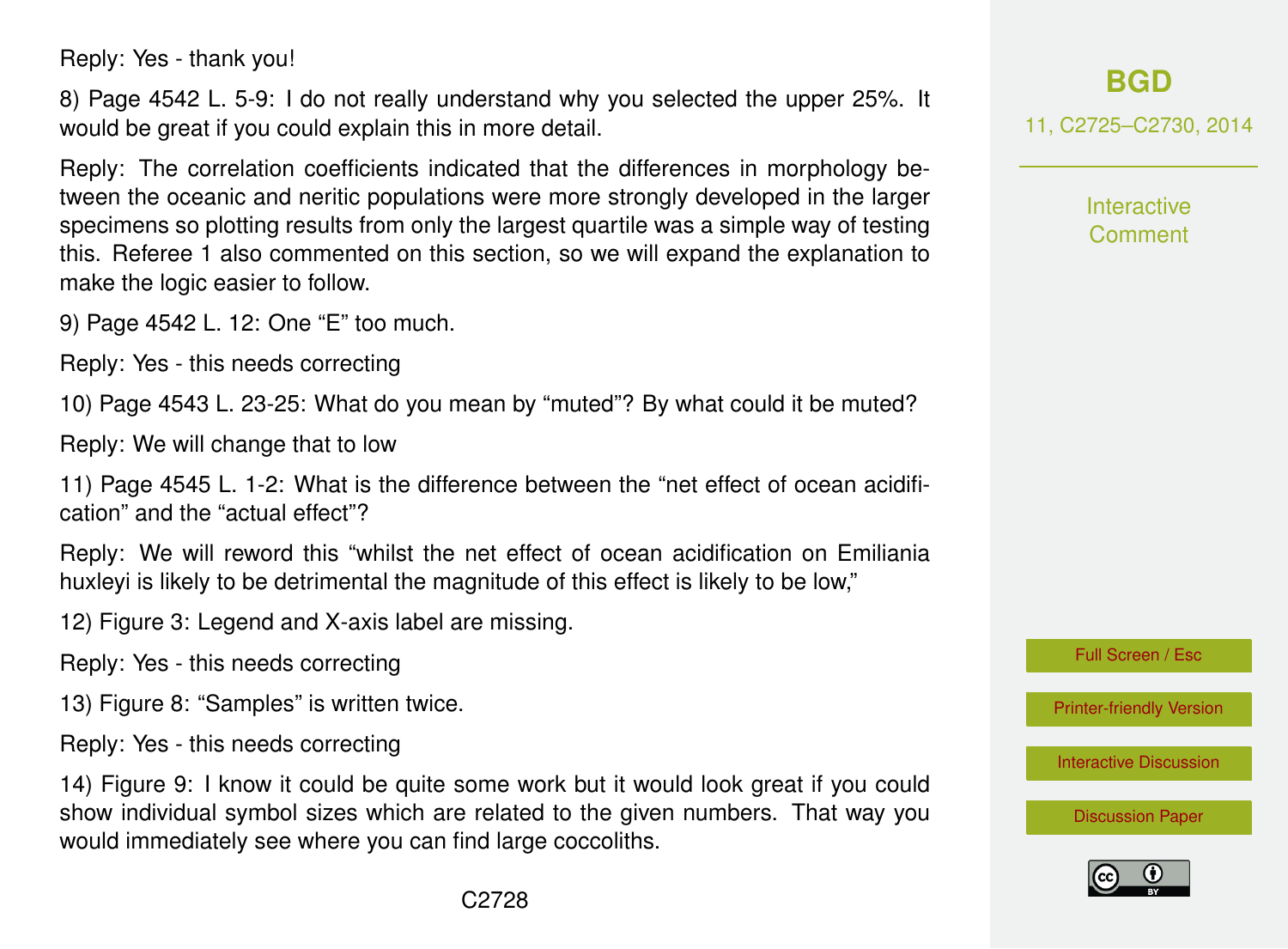Reply: Good suggestion, and it will be quite easy to do this.

Interactive comment on Biogeosciences Discuss., 11, 4531, 2014.

### **[BGD](http://www.biogeosciences-discuss.net)**

11, C2725–C2730, 2014

Interactive **Comment** 

Full Screen / Esc

[Printer-friendly Version](http://www.biogeosciences-discuss.net/11/C2725/2014/bgd-11-C2725-2014-print.pdf)

[Interactive Discussion](http://www.biogeosciences-discuss.net/11/4531/2014/bgd-11-4531-2014-discussion.html)